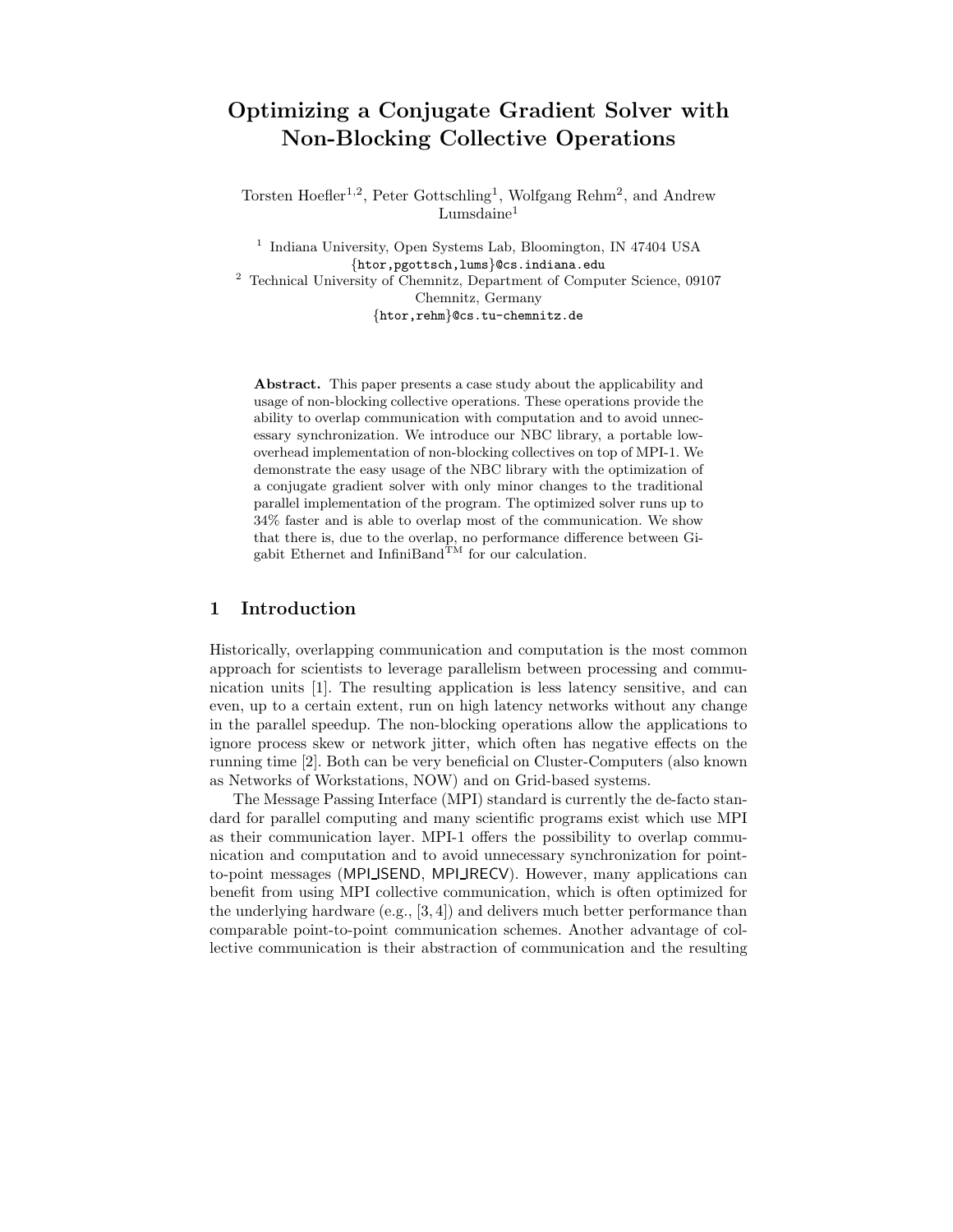ease of use for parallel programs. Gorlatch recently published a good survey of reasons to use collective communication [5].

Especially, applications from scientific computing (SC) are well-suited to benefit from the more abstract parallelization approach of collective communication. Furthermore, many algorithms in SC, e.g., linear solvers, provide a high potential of overlapping communication and computation. In order to combine the advantages of this overlapping and of collective communication, we introduce non-blocking collective operations for the MPI-1 standard and demonstrate their gain in a conjugate gradient solver. An assessment of possible benefits has been presented in [6].

#### 1.1 Related Work

The idea to provide non-blocking collective operations grew out of discussions for the MPI-2 standard. The MPI Forum defined split collectives which were not standardized in MPI-2, but were written down in the MPI-2 Journal of Development (JoD [7]). However, these operations are too limited to be easily usable for scientists. IBM extended the interface and implemented non-blocking collectives as part of their Parallel Environment, but they dropped the support for them in the latest version because they were not part of the MPI standard and were only rarely used by scientists who preferred portability. The upcoming MPI/RT standard [8] defines all operations, including collective operations, in a non-blocking manner. Kale et. al. implemented a non-blocking all-to-all communication as part of the CHARM++ framework [9]. To the best of the authors' knowledge, there are neither explicit studies on performance gain and nor optimized implementations of non-blocking collective operations available.

# 2 Implementing Non-Blocking Collective Operations

Our implementation aims mainly at portability, low overhead, and ease of use. We built the first prototype library on top of non-blocking point-to-point operations defined in the MPI-1 standard. Therefore, although we cannot leverage special hardware features, the protoype library is portable to all MPI-1 capable parallel computers. Further because we implemented optimized algorithms for all collective operations, we deliver the same performance as the hardware independent blocking collective operations in MPICH2 [10] and Open MPI 1.0 [11].

The interface to the calls is very similar to the blocking MPI collective operations. However, to ensure non-blocking operation, a handler is returned which is comparable to a MPI REQUEST. The behavior and the application programming interface (API) of those non-blocking collective calls are defined in [12].

The following subsections provide an overview of the implementation of our non-blocking collectives (NBC) library, which offers asynchronous collective support on top of MPI-1. The only difference to the definition in [12] is that all calls and constants are prefixed with NBC<sub></sub> instead of MPI to avoid confusion with MPI standardized operations.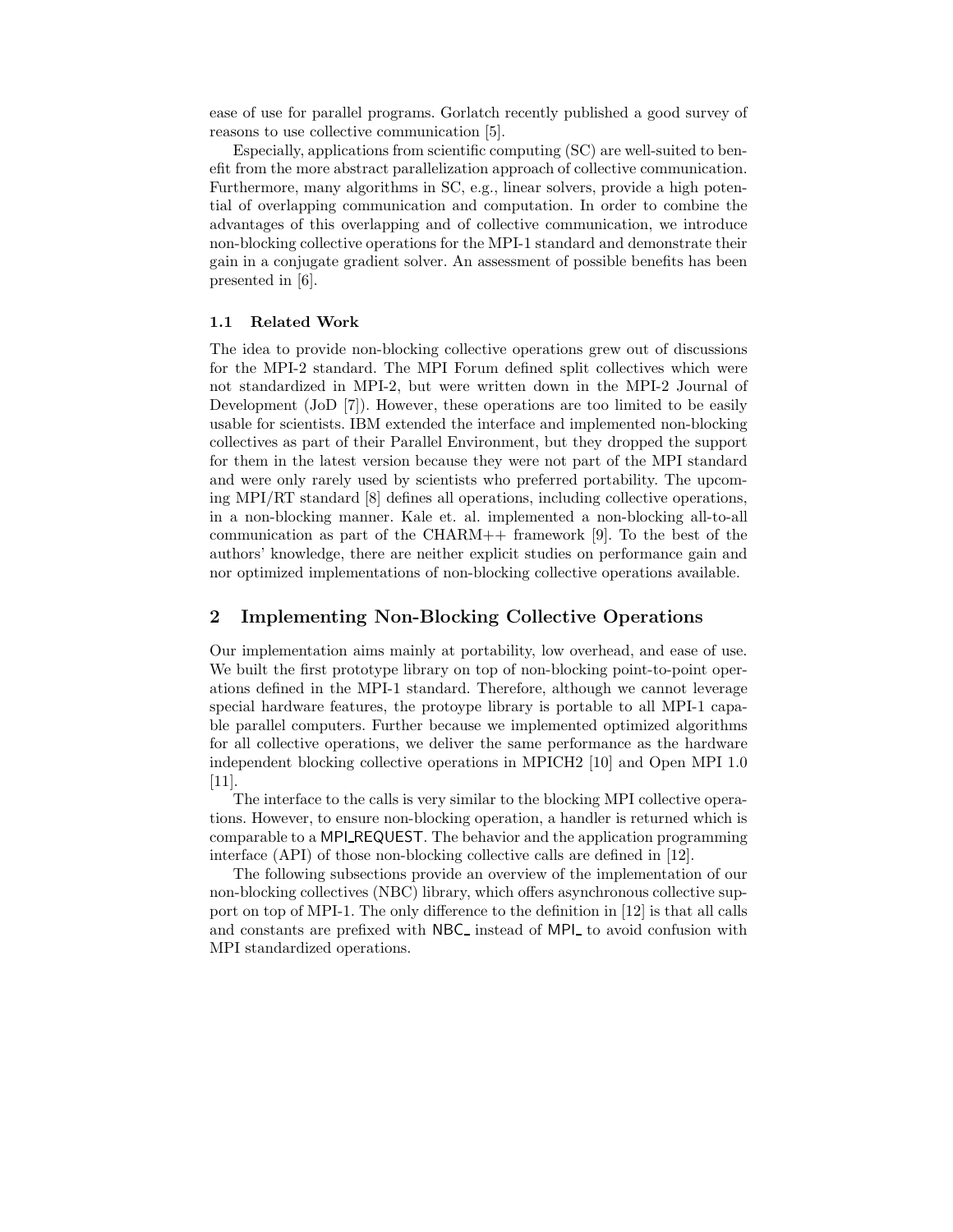#### 2.1 The Scheduling Engine

To ease implementation, we propose a general framework to support all operations. This framework, our scheduling engine, builds and executes a schedule to perform collective operations. Each collective operation, defined in the MPI standard, can be expressed as a row of sends, receives and operations between ranks of a specific communicator. These functions can be arranged into  $r$  communication rounds to build a communicator-specific schedule for each rank. Each round may consist of one or more operations which have to be independent and will be executed simultaneously. Operations in different rounds depend on each other, in a way that operations on round  $n$  can only be started after all operations in round  $n-1$  have finished  $\forall 0 \leq n \leq r$ .

#### 2.2 Building a Schedule

The schedule defines all required actions to perform the collective operation for a specific rank and a specific communicator. A rank's schedule is specific to each communicator and MPI argument set. It is designed to be reusable if it is saved in association to the communicator and the arguments.

A schedule consists of actions (send, receive, operation) and rounds. It is laid out as a contiguous array in memory to be cache friendly. The memory layout of the simplified example schedule for rank 0, for a MPI BARRIER implemented with the dissemination principle on a four-node communicator is shown in Fig. 1. This schedule has a send operation to rank 1 and a receive operation from rank 3 in the first round. The round is ended by the end flag. The second round issues a send to rank 2 and a receive from rank 2. The dissemination barrier is finished after those operations and NBC TEST or NBC WAIT calls return NBC OK.

| $\vert$ recy from 2 $\vert$ end<br>$\vert$ recv from 3 $\vert$ end $\vert$ send to 2<br>send to 1 |
|---------------------------------------------------------------------------------------------------|
|---------------------------------------------------------------------------------------------------|

Fig. 1. Memory Layout of a schedule at rank 0, implementing a Dissemination Barrier between 4 nodes

#### 2.3 Schedule Execution

The schedule array in Fig. 1 consists of four operations in two rounds. The schedule represents the necessary operations to perform a MPI BARRIER on rank 0 of 4. The non-blocking execution of the schedule begins if the user calls NBC IBARRIER(comm, handle). The first call to NBC IBARRIER builds the schedule (if not already done), starts all operations of the first round in a nonblocking manner, initializes the handle, and returns immediately to the user. The user can perform any computation while the operations are processed in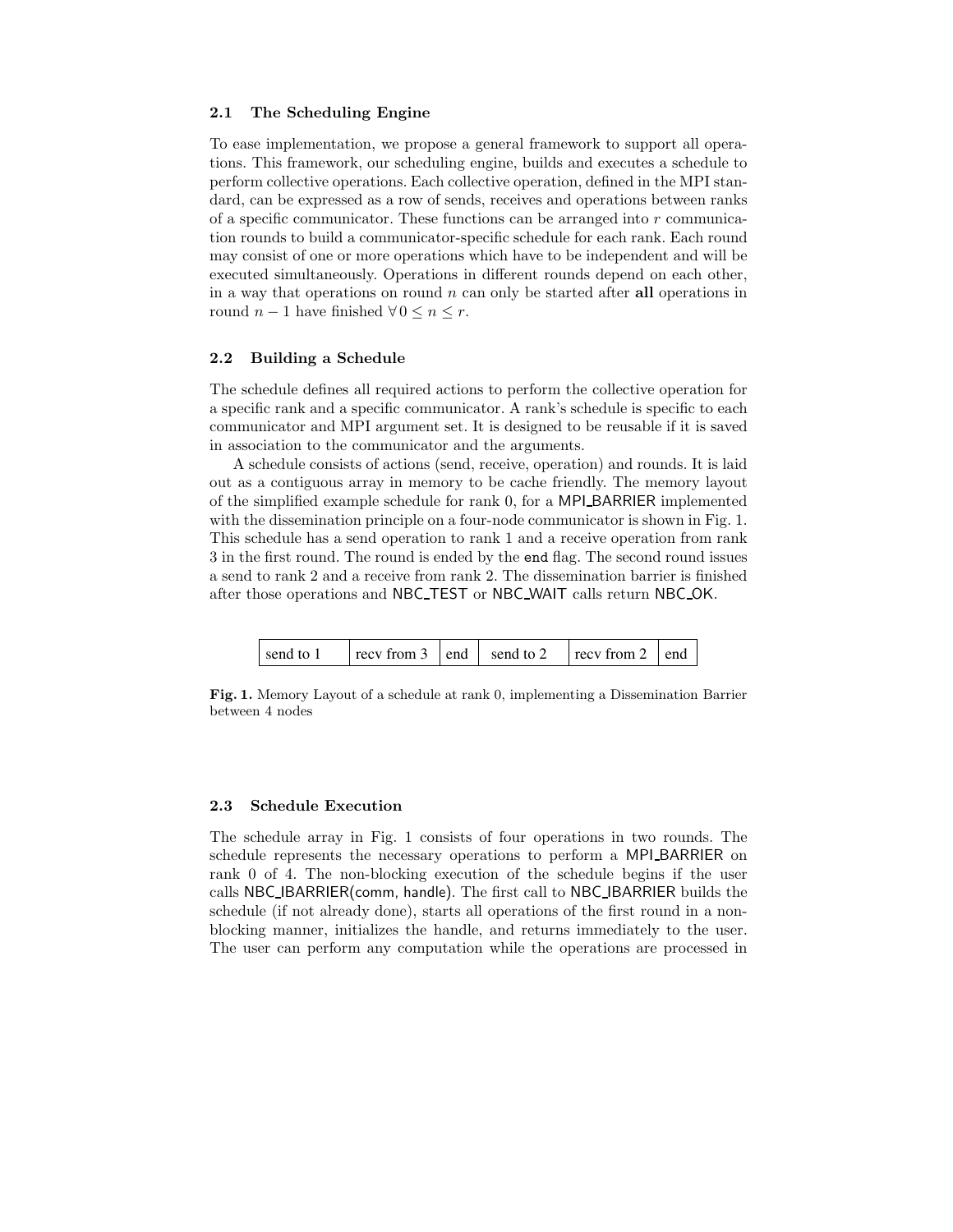the background. The amount of progress made in the background depends on the actual MPI implementation. The current implementation of the NBC library is runnable in environments which offer no thread support. This means that the user should progress the operation manually by calling NBC TEST(handle). NBC TEST checks all pending operations for completion and proceeds to the next round if the current round is completed. It returns NBC OK if the operation (all rounds) is finished, otherwise NBC CONTINUE to indicate that the operation is still running.

## 3 Optimization of Linear Solvers

Accelerating parallel applications in scientific computing is a main topic of many research projects. Non-blocking collective communication can be an important contribution to it and we will demonstrate this on a selected case study.

Iterative linear solvers are important components of most applications in SC. They consume, with very few exceptions, a significant part of the overall run-time of typical applications. In many cases, they even dominate the overall execution time of parallel code. Reducing the computational needs of linear solvers will thus be a huge benefit for the whole scientific community.

Despite the very different algorithms and varying implementations of many of them, one common operation is the multiplication of very large and sparse matrices with vectors. Assuming an appropriate distribution of the matrix, large parts of the computation can be realized on local data and the communication of required remote data — also referred to as inner boundaries or halo — can be overlapped with the local part of the matrix vector product.

#### 3.1 Case Study: 3-Dimensional Poisson Equation

For the sake of simplicity, we use the well-known Poisson equation with Dirichlet boundary conditions, e.g., [13]

$$
-\Delta u = 0 \quad \text{in } \Omega = (0,1) \times (0,1) \times (0,1), \tag{1}
$$

$$
u = 1 \quad \text{on } \Gamma. \tag{2}
$$

The domain  $\Omega$  is equidistantly discretized. Each dimension is split into  $N + 1$ intervals of size  $h = 1/(N + 1)$ . Within  $\Omega$  one defines  $n = N^3$  grid points

$$
G = \{(x_1, x_2, x_3) | \forall i, j, k \in \mathbb{N}, 0 < i, j, k \le N : x_1 = ih, x_2 = jh, x_3 = kh\}.
$$

Thus, each point in G can be represented by a triple of indices  $(i, j, k)$  and we denote  $u(ih, jh, kh)$  as  $u_{i,j,k}$ . Lexicographical order allows to store the values of the three-dimensional domain into a one-dimensional array. For distinction we use a typewriter font for the memory representation and start indexing from zero as in  $C/C++$ 

$$
u_{i,j,k} \equiv \mathbf{u}[(\mathbf{i}-1) + (\mathbf{j}-1) * \mathbf{N} + (\mathbf{k}-1) * \mathbf{N}^2] \quad \forall 0 < i, j, k \le N. \tag{3}
$$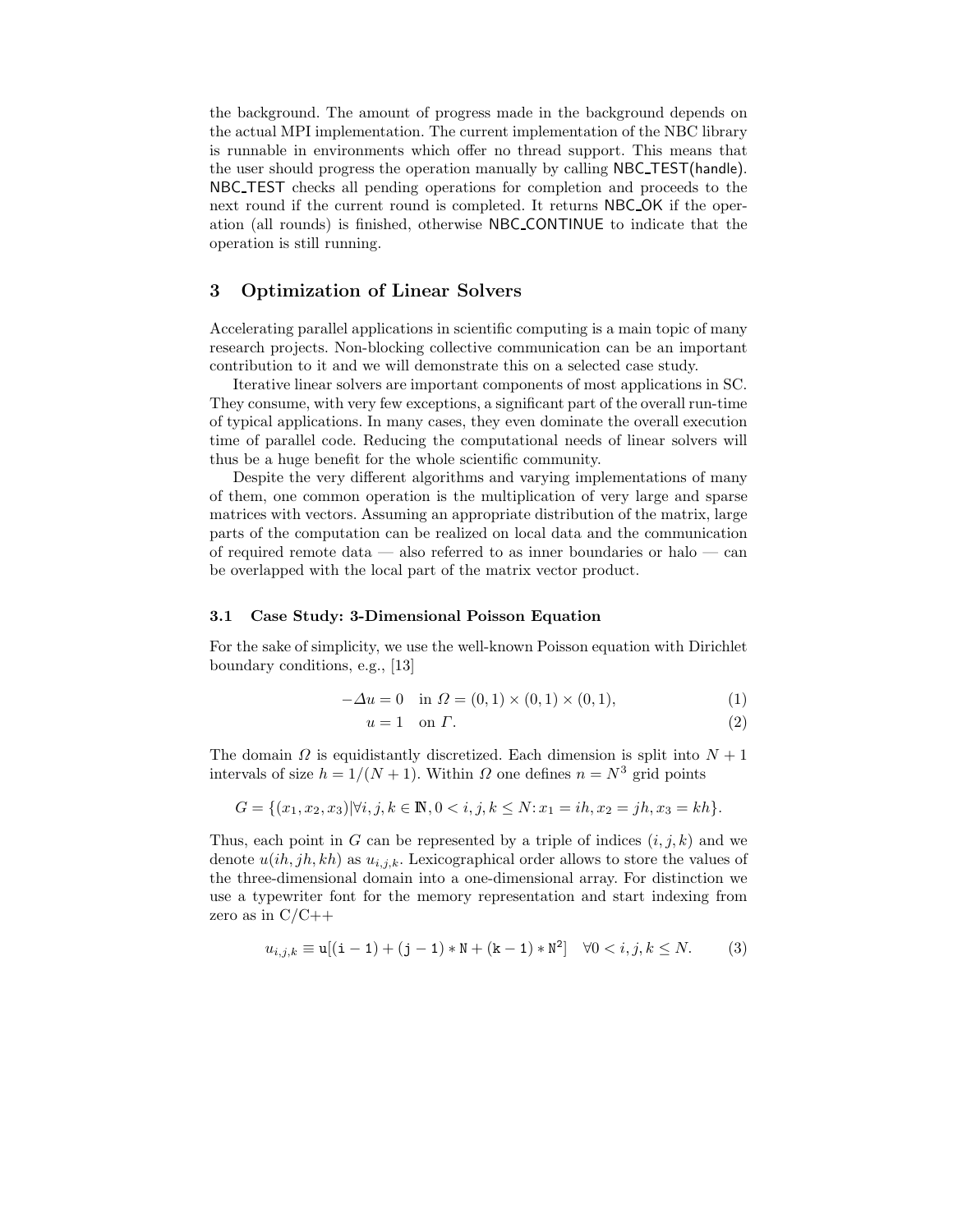The differential operator  $-\Delta$  is discretized for each  $x \in G$  with the standard 7 point stencil represented as a sparse matrix in  $\mathbb{R}^{n \times n}$  using the memory layout from (3), confer e.g. [13] for the 2D case.

#### 3.2 Domain Decomposition

The grid G is partitioned into p sub-grids  $G_1, \ldots, G_p$  where p is the number of processors. The processors are arranged in a non-periodic Cartesian grid  $p_1 \times$  $p_2 \times p_3$  with  $p = p_1 \cdot p_2 \cdot p_3$ , provided by MPI DIMS CREATE. In case that N is divisible by  $p_i \forall i$  the local grids on each processor have size  $N/p_1 \times N/p_2 \times N/p_3$ , otherwise the local grids are such that the whole grid is partitioned and the sizes along each dimension vary at most by one.

Each sub-grid has 3 to 6 adjoint sub-grids if all  $p_i > 1$ . Two processors P and P' storing adjoint sub-grids are neighbors, written as the relation  $Nb(P, P')$ . This neighborhood can be characterized by the processors' Cartesian coordinates  $P \equiv (P_1, P_2, P_3)$  and  $P' \equiv (P'_1, P'_2, P'_3)$ 

$$
Nb(P, P')
$$
 iff  $|P_1 - P'_1| + |P_2 - P'_2| + |P_3 - P'_3| = 1.$  (4)

Fig. 2 shows the partition of  $G$  into sub-grids and necessary communication.



Fig. 2. Processor Grid

#### 3.3 Design and Optimization of the CG Solver

The conjugate gradient method (CG) by Hestenes and Stiefel [14] is a widely used iterative solver for systems of linear equations when the matrix is symmetric and positive definite. To provide a simple base of comparison we restrain from preconditioning [13] and from aggressive performance tuning [15]. However, the local part part of the dot product is unrolled using multiple temporaries, the two vector updates are fused in one loop, and the number of branches is minimized in order to provide a high-performance base case. The parallelization of CG in the form of Listing 1.1 is straight-forward by distributing the matrix and vectors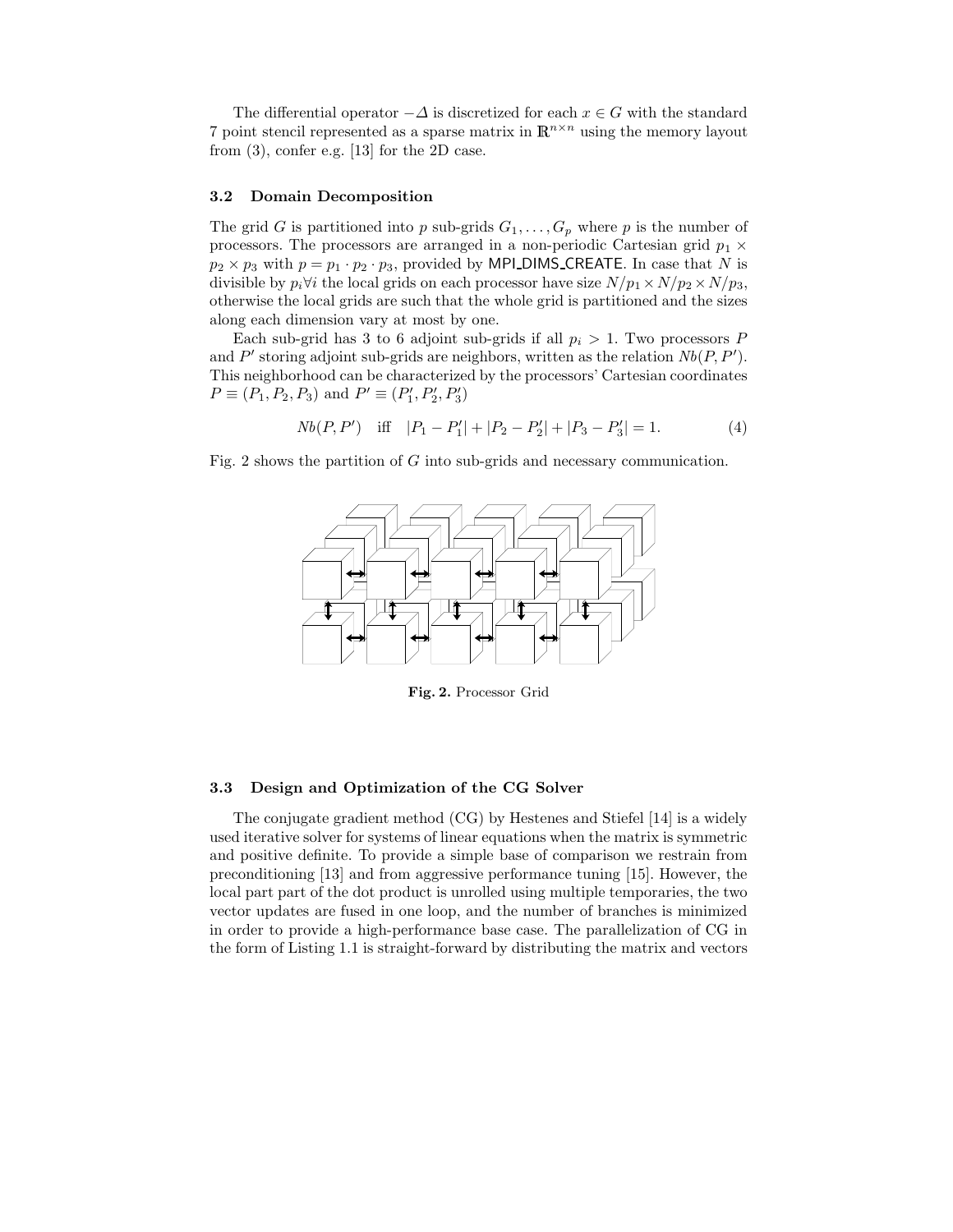```
1 while (sqrt(gamma) > epsilon * error_0) {
2 if (iteration > 1)
3 q = r + gamma / gamma_old * q;
4 \quad v = A * q;5 delta = dot(v, q);
6 alpha = delta / gamma;
7 x = x + alpha * q;
8 r = r - alpha * v;9 gamma_old = gamma;
10 gamma = dot(r, r);
11 iteration = iteration + 1;
12 }
```
Listing 1.1. Pseudo-code for CG method

```
1 fill_buffers(v_in, send_buffers);
2 start_send_boundaries(comm_data);
3 volume_mult(v_in, v_out, comm_data);
4 finish_send_boundaries(comm_data);
5 mult_boundaries(v_out, recv_buffers);
```
Listing 1.2. Pseudo-code for parallel matrix vector product

and computing the vector operations and the contained matrix vector product in parallel.

Neglecting the operations outside the iteration, the scalar operations in Listing  $1.1$  — line 1, 2, 6, 9, and  $11$  — and part of the vector operations — line 3, 7, and 8 — are completely local. The dot products in line 5 and 10 require communication in order to combine local results with MPI ALLREDUCE to the global value. Unfortunately, computational dependencies avoid overlapping this reductions. Therefore, the whole potential to save communication time in a CG method lies in the matrix vector product  $-$  line 4 of Listing 1.1.

#### 3.4 Parallel Matrix Vector Product

Due to the regular shape of the matrix, it is not necessary to store the matrix explicitly. Instead the projection  $u \mapsto -\Delta u$  is computed. In the distributed case  $p > 1$ , values on remote grid points need to be communicated in order to complete the multiplication. In our case study, the data exchange is limited to values on outside planes of the sub-grids in Fig. 2 unless the plane is adjoint to the boundary  $\Gamma$ . Therefore, processors must send and receive up to six messages to their neighbors according to (4) where the size of the message is given by the elements in the corresponding outer plane.

However, most operations can be already executed with locally available data during communication as shown in Listing 1.2. The first command copies the values of v<sub>in</sub> needed by other processors into the send buffers. Then an all-toall communication is launched, which can be blocking using MPI ALLTOALLV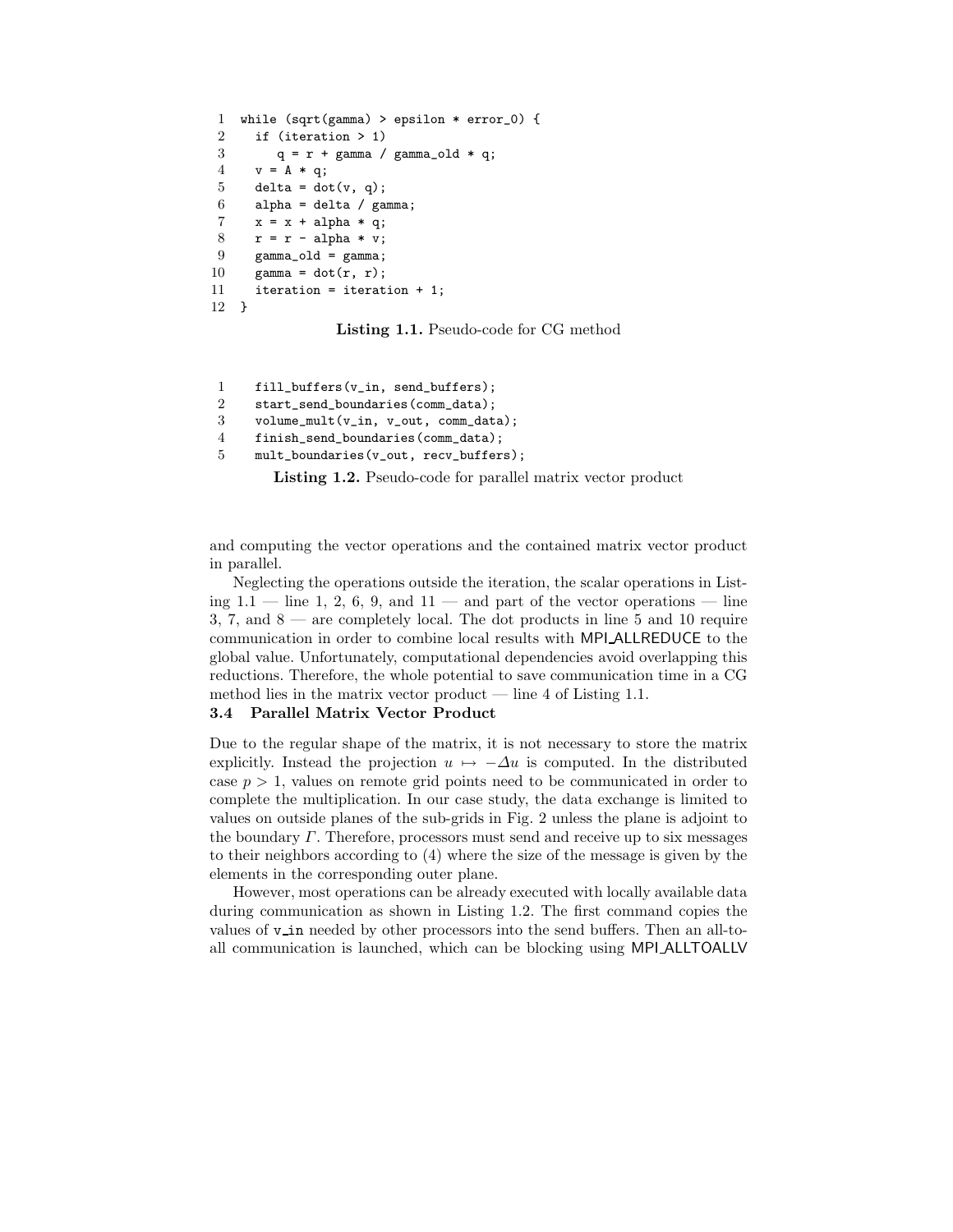or non-blocking using NBC IALLTOALLV, which has identical arguments plus a NBC HANDLE that is used to identify the operation later. The command volume mult computes the local part of the matrix vector product (MVP) and in case of non-blocking communication, NBC TEST is called periodically with the handle returned by NBC IALLTOALLV in order to progress the non-blocking operations, cf. Section 2.1. Before using remote data in mult boundaries, the completion of NBC IALLTOALLV is checked in finish send boundaries with an NBC WAIT on the NBC HANDLE.

#### 3.5 Benchmark Results

We performed a CG calculation on a grid of  $800 \times 800 \times 800$  points until the residual was reduced by a factor of 100, which took 218 iterations for each run. This weak termination criterion was chosen to allow more tests on the cluster. We verified on selected tests with much stronger termination criteria that longer executions have the same relative behavior. The studies were conducted on the odin cluster available at the Indiana University which consists of 128 dual 2 GHz Opteron 246 nodes connected with flat InfiniBand<sup>TM</sup> and Gigabit Ethernet networks. Fig. 3 shows the benchmark results up to 96 nodes. We see that the



Fig. 3. Parallel Speedup (left) and Relative Performance Gain (right)

usage of our NBC library resulted in a reasonable performance gain for nearly all node counts. The performance loss at 8 processors is caused by relatively high effort to test the progress of communication. Finding simple rules to adapt the testing overhead to communication needs is subject to ongoing research. Due to the implementation design described above, non-blocking point-to-point communication would perform almost equally while requiring the management for multiple communication handlers including the progress enforcement. The overall results show that for both networks, InfiniBand<sup>TM</sup> and Gigabit Ethernet, nearly all communication can be overlapped and the parallel execution times are similar. The factor of 10 in bandwidth and the big difference in the latency of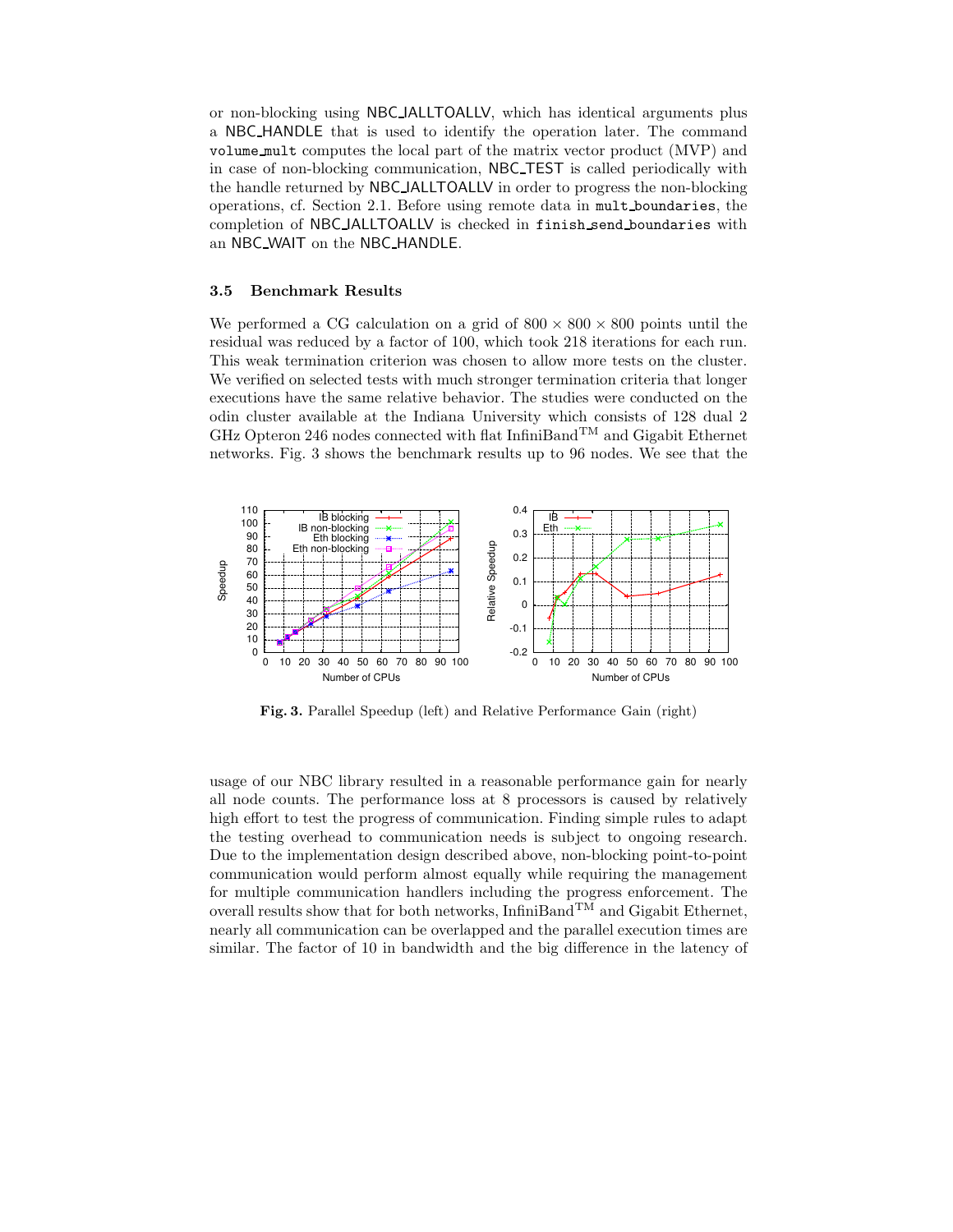both interconnects does not influence the running time, even if the application has high communication needs. The partially superlinear speedup is due to the calculation of the inner part of the matrix.

#### 3.6 Optimization Impact on Other Linear Solvers

Other Krylov sub-space methods have comparable dependencies on reduction operations which similarly limit the potential of communication overlapping to parts of the execution. Preconditioners of Krylov sub-space methods are often operations similar to MVP, e.g., incomplete LU or Cholesky factorization, and have the potential of overlapping.

Classical iterative solvers, like Gauß-Seidel, only consist of operations comparable with a matrix vector product and, thus, the whole computation is subject to overlapping. Due to very slow convergence, their importance as iterative solvers is limited. However, these methods are very important components of multigrid methods (MG) [16]. Other operations in MG, which project values between two grids, have a high potential to overlap communication, too. The computation on on the small grids introduces severe communication bottlenecks where non-blocking communication can provide significant improvements. As multigrid methods are solvers with minimal complexity, they are extremely important in SC and we will investigate them in detail in future work.

## 4 Conclusions and Future Work

We demonstrated the easy use of the NBC library and the principle of nonblocking collectives for a class of application kernels. We were able to improve the parallel application running time by up to 34% with minor changes to the application. The CG solver source code and the NBC library are available at: http://www.unixer.de/NBC/.

Future work includes an optimized MPI-2 implementation of the NBC library, hardware optimized non-blocking collective operations, and the analysis of more applications. The possibility of asynchronous progress, which removes the need for testing, with a separate thread will also be investigated. However, this may have other implications because the user can not control when the library gets called and possibly wipes out the CPU cache.

#### 4.1 Acknowledgments

The authors want to thank Jeff Squyres, George Bosilca, Graham Fagg and Edgar Gabriel for helpful discussions. This work was supported by a grant from the Lilly Endowment and National Science Foundation grant EIA-0202048.